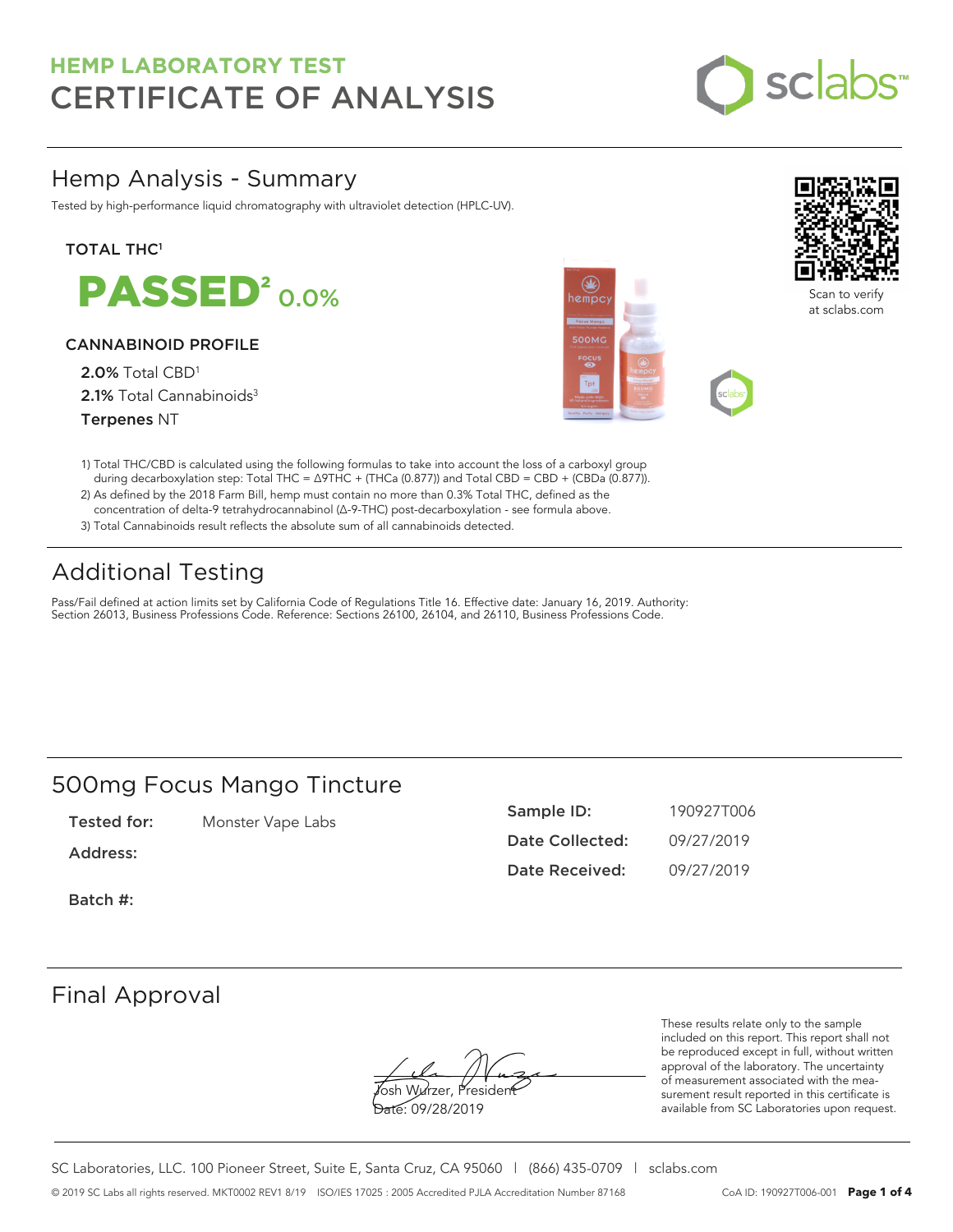

| Density:         | $0.9239$ g/mL              |
|------------------|----------------------------|
| Serving Mass:    |                            |
| Unit Volume:     | 30 Milliliters per Unit    |
| Sample Count:    |                            |
| Batch Count:     |                            |
| Sample Type:     | Tincture, Other            |
| Sample Metrc ID: |                            |
| Batch #:         |                            |
| LIMS Sample ID:  | 190927T006                 |
| Sample Name:     | 500mg Focus Mango Tincture |

#### **Moisture Test Results**

|          | Res |
|----------|-----|
| Moisture |     |

**Results (%)**

| <b>Cannabinoid Test Results</b>                                                              |                 |           | 09/28/2019      |
|----------------------------------------------------------------------------------------------|-----------------|-----------|-----------------|
| Cannabinoid analysis utilizing High Performance Liquid Chromatography<br>(HPLC, QSP 5-4-4-4) |                 |           |                 |
|                                                                                              | mg/mL           | %         | LOD / LOQ mg/mL |
| <b>A9THC</b>                                                                                 | 0.771           | 0.0835    | 0.0009 / 0.003  |
| $\triangle$ 8THC                                                                             | <b>ND</b>       | <b>ND</b> | 0.0009 / 0.003  |
| <b>THCa</b>                                                                                  | <b>ND</b>       | <b>ND</b> | 0.0009 / 0.003  |
| <b>THCV</b>                                                                                  | <b>ND</b>       | <b>ND</b> | 0.0004 / 0.001  |
| <b>THCVa</b>                                                                                 | <b>ND</b>       | <b>ND</b> | 0.0013 / 0.004  |
| <b>CBD</b>                                                                                   | 18.683          | 2.0222    | 0.0009 / 0.003  |
| CBDa                                                                                         | <b>ND</b>       | <b>ND</b> | 0.0009 / 0.003  |
| <b>CBDV</b>                                                                                  | 0.070           | 0.0076    | 0.0004 / 0.001  |
| CBDVa                                                                                        | <b>ND</b>       | <b>ND</b> | 0.0003 / 0.001  |
| <b>CBG</b>                                                                                   | 0.142           | 0.0154    | 0.001 / 0.003   |
| CBGa                                                                                         | <b>ND</b>       | <b>ND</b> | 0.0008 / 0.002  |
| <b>CBL</b>                                                                                   | <b>ND</b>       | <b>ND</b> | 0.0021 / 0.006  |
| <b>CBN</b>                                                                                   | <b>ND</b>       | <b>ND</b> | 0.0009 / 0.003  |
| CBC.                                                                                         | 0.298           | 0.0323    | 0.0011 / 0.003  |
| CBCa                                                                                         | <b>ND</b>       | <b>ND</b> | 0.0015 / 0.005  |
| <b>Sum of Cannabinoids:</b>                                                                  | 19.964          | 2.1608    | 598.920 mg/Unit |
| Total THC (∆9THC+0.877*THCa)                                                                 | 0.771           | 0.0835    | 23.130 mg/Unit  |
| Total CBD (CBD+0.877*CBDa)                                                                   | 18.683          | 2.0222    | 560.490 mg/Unit |
| ∆9THC per Unit<br>∆9THC per Serving                                                          | Action Limit mg |           | 23.130 mg/Unit  |

#### **Batch Photo**



SC Laboratories, LLC 100 Pioneer Street, Suite E Santa Cruz, CA 95060 (866) 435-0709 | sclabs.com

| Date Collected:                       | 09/27/2019        |  |
|---------------------------------------|-------------------|--|
| Date Received:                        | 09/27/2019        |  |
| Tested for:                           | Monster Vape Labs |  |
| License #:<br>Address:                |                   |  |
| Produced by:                          |                   |  |
| License #:                            |                   |  |
| Address:                              |                   |  |
| <b>Overall result for batch: Pass</b> |                   |  |

#### **Water Activity Test Results**

| Water Activity | <b>Results (Aw)</b><br><b>NT</b> | <b>Action Limit Aw</b> |
|----------------|----------------------------------|------------------------|
|                |                                  |                        |

### **Terpene Test Results**

| Terpene analysis utilizing Gas Chromatography - Flame Ionization |            |   |                |
|------------------------------------------------------------------|------------|---|----------------|
| Detection (GC - FID)                                             |            | % | LOD / LOQ mg/g |
| 2 Bisabolol                                                      | mg/g<br>NT |   |                |
| 2 Pinene                                                         | NT         |   |                |
| 3 Carene                                                         | NT         |   |                |
| Borneol                                                          | NT         |   |                |
| <b>Z</b> Caryophyllene                                           | NT         |   |                |
| Geraniol                                                         | ÑT         |   |                |
| 2 Humulene                                                       | NT         |   |                |
| Terpinolene                                                      | NT         |   |                |
| Valencene                                                        | NT         |   |                |
| Menthol                                                          | NT         |   |                |
| Nerolidol                                                        | NT         |   |                |
| Camphene                                                         | NT         |   |                |
| Eucalyptol                                                       | NT         |   |                |
| 2 Cedrene                                                        | NT         |   |                |
| Camphor                                                          | NT         |   |                |
| (-)-Isopulegol                                                   | NT         |   |                |
| Sabinene                                                         | NT         |   |                |
| <sup>2</sup> Terpinene                                           | NT.        |   |                |
| <b>27</b> Terpinene                                              | NT         |   |                |
| Linalool                                                         | NT         |   |                |
| Limonene                                                         | NT         |   |                |
| Myrcene                                                          | NT         |   |                |
| Fenchol                                                          | NT         |   |                |
| 2 Phellandrene                                                   | NT         |   |                |
| Caryophyllene Oxide                                              | NT         |   |                |
| Terpineol                                                        | NT         |   |                |
| 2 Pinene                                                         | NT         |   |                |
| R-(+)-Pulegone                                                   | NT         |   |                |
| <b>Geranyl Acetate</b>                                           | NT         |   |                |
| Citronellol                                                      | NT         |   |                |
| p-Cymene                                                         | NT         |   |                |
| Ocimene                                                          | NT         |   |                |
| Guaiol                                                           | NT         |   |                |
| Phytol                                                           | NT         |   |                |
| Isoborneol                                                       | NT         |   |                |
| Dealer T                                                         |            |   |                |

**Total Terpene Concentration:**

#### Sample Certification

California Code of Regulations Title 16 Effect Date January 16, 2019<br>Authority: Section 26013, Business and Professions Code.<br>Reference: Sections 26100, 26104 and 26110, Business and Professions Code.



Josh Wurzer, President Date: 09/28/2019

© 2019 SC Labs all rights reserved. MKT0002 REV1 8/19 ISO/IES 17025 : 2005 Accredited PJLA Accreditation Number 87168 CoA ID: 190927T006-001 **Page 2 of 4**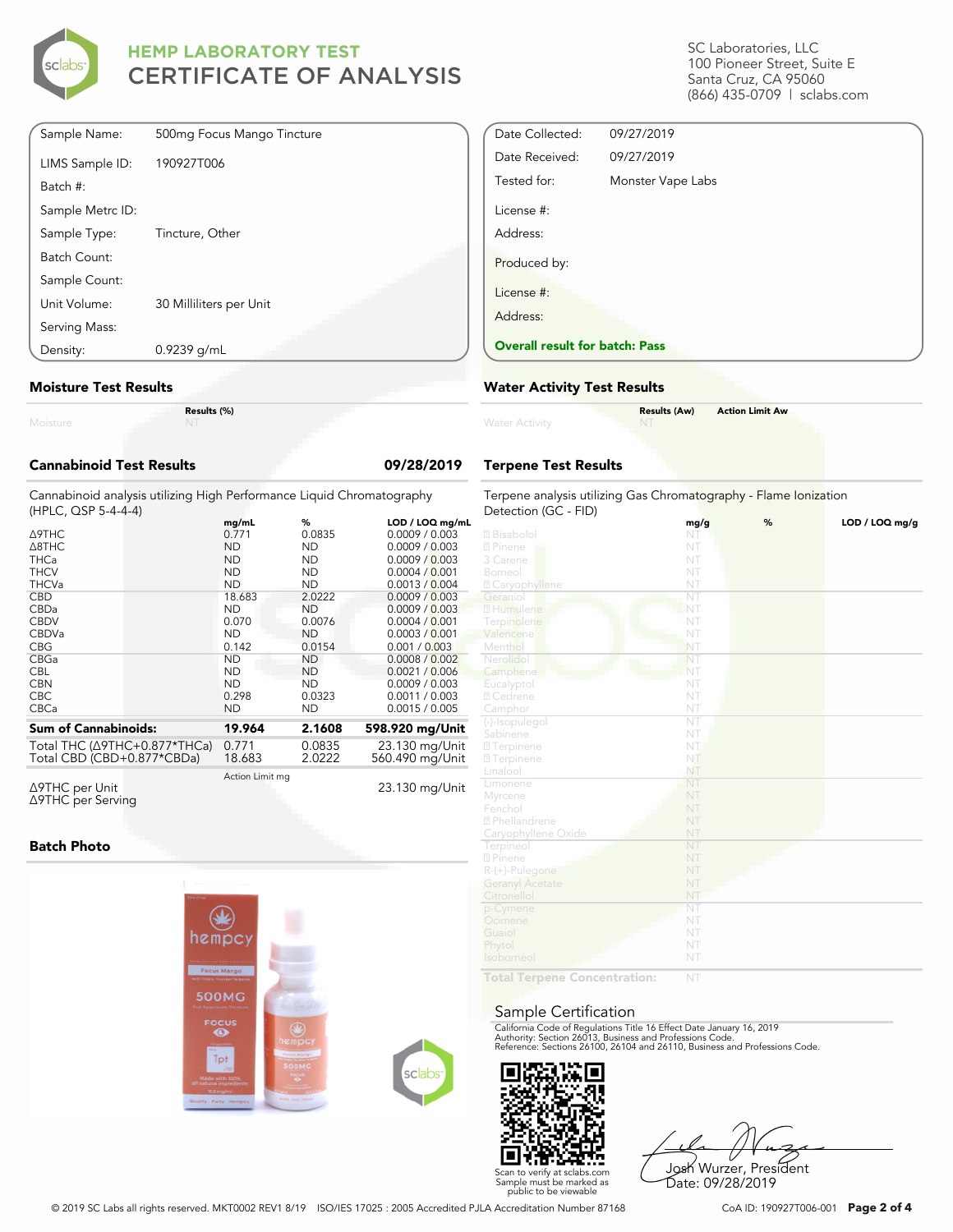

| Sample Name:     | 500mg Focus Mango Tincture |  |
|------------------|----------------------------|--|
| LIMS Sample ID:  | 190927T006                 |  |
| Batch #:         |                            |  |
| Sample Metrc ID: |                            |  |
| Sample Type:     | Tincture, Other            |  |
| Batch Count:     |                            |  |
| Sample Count:    |                            |  |
| Unit Volume:     | 30 Milliliters per Unit    |  |
| Serving Mass:    |                            |  |
| Density:         | $0.9239$ g/mL              |  |

### **Pesticide Test Results**

Pesticide, Fungicide and plant growth regulator analysis utilizing HPLC-Mass Spectrometry and GC-Mass Spectrometry **Results (μg/g) Action Limit μg/g LOD / LOQ μg/g**

|                         | Results (µg/g) | Action Limit µg/g | LOD / LOQ µg/g |
|-------------------------|----------------|-------------------|----------------|
| Abamectin               | NT             |                   |                |
| Acephate                | NT             |                   |                |
| Acequinocyl             | NT             |                   |                |
| Acetamiprid             | NT             |                   |                |
| Azoxystrobin            | NT             |                   |                |
| Bifenazate              | NT             |                   |                |
| Bifenthrin              | NT             |                   |                |
| <b>Boscalid</b>         | NT             |                   |                |
| Captan                  | NT             |                   |                |
| Carbaryl                | NT             |                   |                |
| Chlorantraniliprole     | NT             |                   |                |
| Clofentezine            | NT             |                   |                |
| Cyfluthrin              | NT             |                   |                |
| Cypermethrin            | NT             |                   |                |
| Diazinon                | NT             |                   |                |
| Dimethomorph            | NT             |                   |                |
| Etoxazole               | NT             |                   |                |
| Fenhexamid              | NT             |                   |                |
| Fenpyroximate           | NT             |                   |                |
| Flonicamid              | NT             |                   |                |
| Fludioxonil             | NT             |                   |                |
| Hexythiazox             | NT             |                   |                |
| Imidacloprid            | NT             |                   |                |
| Kresoxim-methyl         | NT             |                   |                |
| Malathion               | NT             |                   |                |
| Metalaxyl               | NT             |                   |                |
| Methomyl                | NT             |                   |                |
| Myclobutanil            | NT             |                   |                |
| Naled                   | NT             |                   |                |
| Oxamyl                  | NT             |                   |                |
| Pentachloronitrobenzene | NT             |                   |                |
| Permethrin              | NT             |                   |                |
| Phosmet                 | NT             |                   |                |
| Piperonylbutoxide       | NT             |                   |                |
| Prallethrin             | NT             |                   |                |
| Propiconazole           | NT             |                   |                |
| Pyrethrins              | NT             |                   |                |
| Pyridaben               | NT             |                   |                |
| Spinetoram              | NT             |                   |                |
| Spinosad                | NT             |                   |                |
| Spiromesifen            | NT             |                   |                |
| Spirotetramat           | NT             |                   |                |
| Tebuconazole            | NT             |                   |                |
| Thiamethoxam            | NT             |                   |                |
| Trifloxystrobin         | NT             |                   |                |

### **Mycotoxin Test Results**

Mycotoxin analysis utilizing HPLC-Mass Spectrometry **Results (μg/kg) Action Limit μg/kg LOD / LOQ μg/kg** NT

SC Laboratories, LLC 100 Pioneer Street, Suite E Santa Cruz, CA 95060 (866) 435-0709 | sclabs.com

| Date Collected:                       | 09/27/2019        |  |
|---------------------------------------|-------------------|--|
| Date Received:                        | 09/27/2019        |  |
| Tested for:                           | Monster Vape Labs |  |
| License #:                            |                   |  |
| Address:                              |                   |  |
| Produced by:                          |                   |  |
| License #:                            |                   |  |
| Address:                              |                   |  |
| <b>Overall result for batch: Pass</b> |                   |  |

#### **Pesticide Test Results**

| Pesticide, Fungicide and plant growth regulator analysis utilizing<br>HPLC-Mass Spectrometry and GC-Mass Spectrometry |                     |                   |                     |
|-----------------------------------------------------------------------------------------------------------------------|---------------------|-------------------|---------------------|
|                                                                                                                       | Results $(\mu g/g)$ | Action Limit µg/g | $LOD / LOQ \mu g/g$ |
| Aldicarb                                                                                                              | NT                  |                   |                     |
| Carbofuran                                                                                                            | NT                  |                   |                     |
| Chlordane                                                                                                             | NT                  |                   |                     |
| Chlorfenapyr                                                                                                          | NT                  |                   |                     |
| Chlorpyrifos                                                                                                          | NT                  |                   |                     |
| Coumaphos                                                                                                             | NT                  |                   |                     |
| Daminozide                                                                                                            | NT                  |                   |                     |
| <b>DDVP</b> (Dichlorvos)                                                                                              | NT                  |                   |                     |
| Dimethoate                                                                                                            | NT                  |                   |                     |
| Ethoprop(hos)                                                                                                         | NT                  |                   |                     |
| Etofenprox                                                                                                            | NT                  |                   |                     |
| Fenoxycarb                                                                                                            | NT                  |                   |                     |
| Fipronil                                                                                                              | NT                  |                   |                     |
| Imazalil                                                                                                              | NП                  |                   |                     |
| Methiocarb                                                                                                            | NT                  |                   |                     |
| Methyl parathion                                                                                                      | NT                  |                   |                     |
| Mevinphos                                                                                                             | NT                  |                   |                     |
| Paclobutrazol                                                                                                         | NT                  |                   |                     |
| Propoxur                                                                                                              | NT                  |                   |                     |
| Spiroxamine                                                                                                           | NT                  |                   |                     |
| Thiacloprid                                                                                                           | NT                  |                   |                     |

### **Heavy Metal Test Results**

Heavy metal analysis utilizing Inductively Coupled Plasma Mass Spectrometry (ICP-MS)

| $\sum_{i=1}^{n}$ | Results $(\mu q/q)$ | Action Limit µq/q | LOD / LOQ $\mu$ g/g |
|------------------|---------------------|-------------------|---------------------|
| Cadmium          | <b>NT</b>           |                   |                     |
| Lead             |                     |                   |                     |
| Arsenic          | NT                  |                   |                     |
| Mercury          | NT                  |                   |                     |

Sample Certification

California Code of Regulations Title 16 Effect Date January 16, 2019<br>Authority: Section 26013, Business and Professions Code.<br>Reference: Sections 26100, 26104 and 26110, Business and Professions Code.



Josh Wurzer, President Date: 09/28/2019

© 2019 SC Labs all rights reserved. MKT0002 REV1 8/19 ISO/IES 17025 : 2005 Accredited PJLA Accreditation Number 87168 CoA ID: 190927T006-001 **Page 3 of 4**